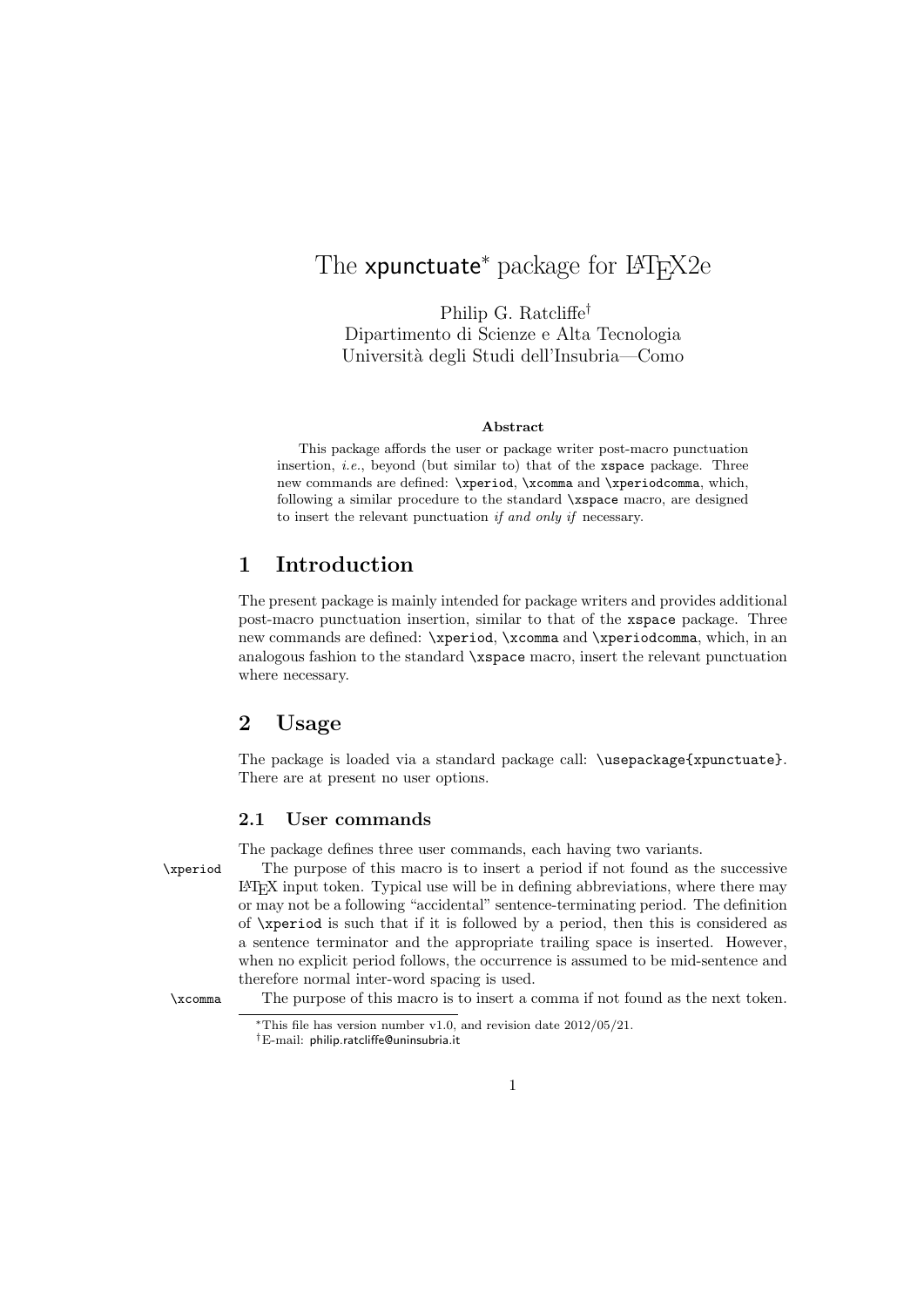Typical use will be following an object such as " $e.g."$ , which according to certain standard style manuals should be followed by a comma. This command has no special spacing behaviour.

\xcommaafter \xperiodcommaafter

\xperiodcomma The purpose of this macro is to insert a period and comma if not found as the next input tokens. Typical use will be, as above, following an object such as "e.g.", which, according to certain style manuals, should be followed by a comma, but may also occur fortuitously immediately preceding an explicit sentence-closing period, the correct trailing space of which would then be inserted.

\xperiodafter These variants are similar to the above macros except that they take the word or words to be punctuated as an argument; this avoids incorrect spacing adjustment when the word is, for example, \emph'asised.

> Note that the action of \xperiodcommaafter may also obtained by suitably nesting \xperiodafter and \xcommaafter though this has not been thoroughly tested; it is thus included for safety and backward compatibility.

The following are examples of possible usage:

```
\DeclareRobustCommand\etal{\xperiodafter{\emph{et al}}}
\DeclareRobustCommand\eg{e.g\xperiodcomma}
\DeclareRobustCommand\eg{\xcommaafter{\xperiodafter{\emph{e.g}}}}
```
#### 2.2 Caveats

No particular care should be necessary in using the commands defined by this package. However, trailing punctuation hidden inside macro definitions may not be correctly interpreted.

#### 2.3 External package requirements

The xspace package is required and is loaded automatically.

#### 2.4 Package conflicts

There are no known conflicts with any standard LAT<sub>E</sub>X2e packages.

## 3 Implementation

### 3.1 External package requirements

Load the xspace package for automatic trailing space: 1 \RequirePackage{xspace}

#### 3.2 User commands

\xperiod The following macro inserts a period if this is not found to be the next character. It may thus be used to construct common abbreviations (such as "*etc.*"). 2 \DeclareRobustCommand\xperiod{\xprd@Set{}}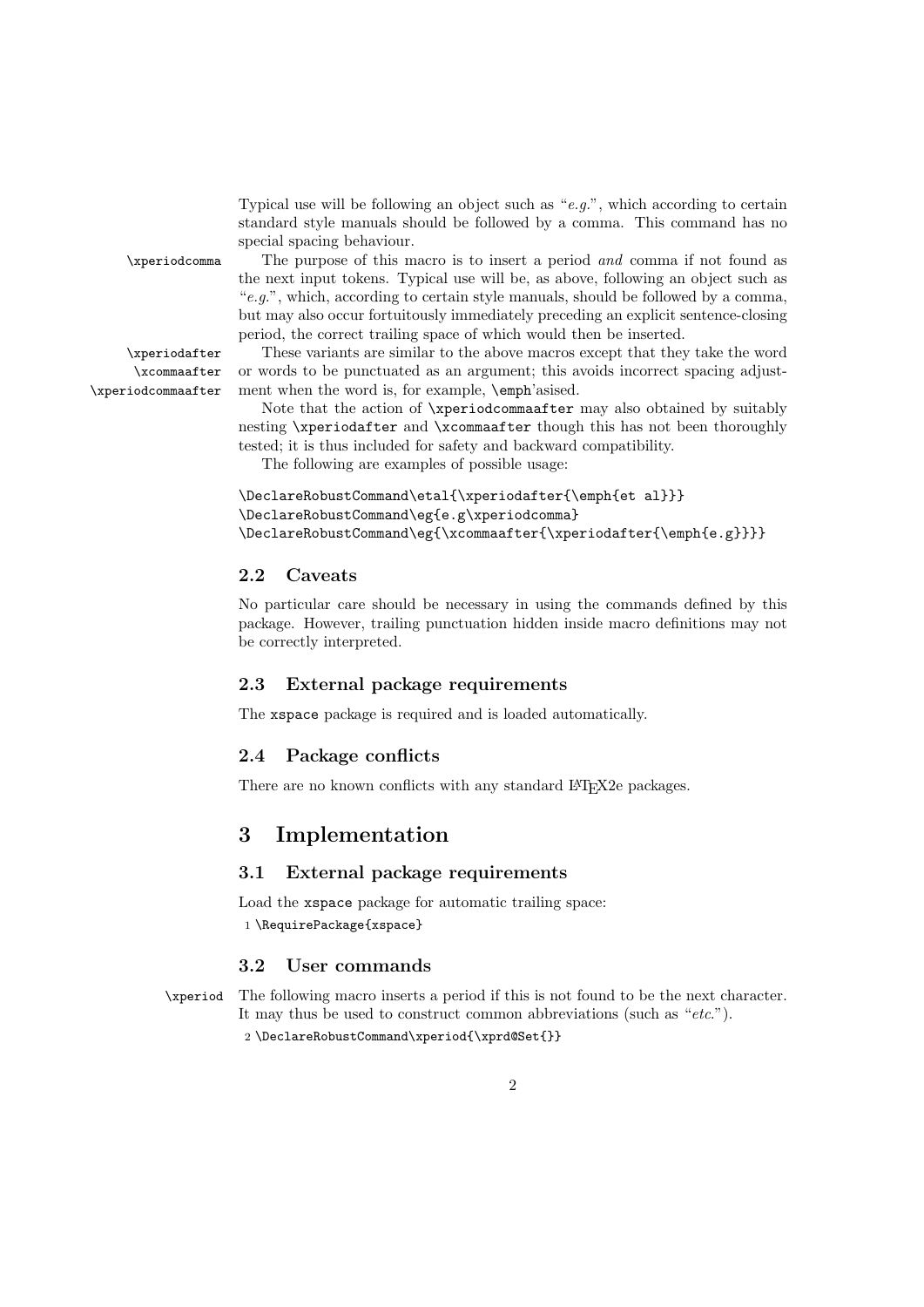| \xperiodafter      | This macro takes one argument and places a period after it if this is not found to<br>be the next character. The correct spacing between the word and period is thus<br>maintained in the case of, say, \emph.<br>3 \DeclareRobustCommand\xperiodafter[1]{\xprd@Set{#1}}                                                                                                                                                                                                                                                                                                                                          |
|--------------------|-------------------------------------------------------------------------------------------------------------------------------------------------------------------------------------------------------------------------------------------------------------------------------------------------------------------------------------------------------------------------------------------------------------------------------------------------------------------------------------------------------------------------------------------------------------------------------------------------------------------|
| xcomma             | The following macro inserts a comma if this is not found to be the next character.<br>Thus, it may be used to construct common abbreviations and expressions that<br>should normally be followed by a comma (such as " $e.g.$ ").<br>4 \DeclareRobustCommand\xcomma{\xcmm@Set{}}                                                                                                                                                                                                                                                                                                                                  |
| \xcommaafter       | The following macro takes one argument and places a comma after it if this is not<br>found to be the next character.<br>5 \DeclareRobustCommand\xcommaafter[1]{\xcmm@Set{#1}}                                                                                                                                                                                                                                                                                                                                                                                                                                     |
| \xperiodcomma      | The following macro first adds a period and then a comma if these are not found<br>to be the next characters.<br>$6 \text{DeclareRobustCommand\xperiod{}comma{\xpcm@Set}\}$<br>It may thus be used to construct common abbreviations that should normally be<br>followed by a comma (such as "e.g."). The comma is inserted if only and if the<br>following character does not imply the end of a period. Here, of course, there is<br>no problem of spacing either preceding or following the period. If only a period is<br>found this is treated as an end-of-sentence and the spacing is handled accordingly. |
| \xperiodcommaafter | This macro takes one argument and places a period and a comma after it if these<br>are not found to be the next characters:<br>$\verb 7\DeclareRobustCommand\xperiodcommaafter[1]{\xpcm@Set{#1}} $<br>3.3<br>Internal macros                                                                                                                                                                                                                                                                                                                                                                                      |
| \xprd@Set          | The setup for <i>\xperiod</i> and <i>\xperiodafter</i> is performed by the following auxil-<br>iary macro:<br>8\newcommand\xprd@Set[1]{\def\xprd@Obj{#1}\futurelet\xprd@Nxt\xprd@Fin}                                                                                                                                                                                                                                                                                                                                                                                                                             |
| \xprd@Fin          | The testing and final output for <i>\xperiod</i> and <i>\xperiodafter</i> is made by the<br>following auxiliary macro:<br>9 \newcommand\xprd@Fin{%<br>\ifx\xprd@Nxt.\relax<br>10<br>\let\xprd@Out\xprd@Obj<br>11<br>\else<br>12<br>\def\xprd@Out{\xprd@Obj.\@\xspace}%<br>13<br>\fi<br>14<br>\xprd@0ut<br>$15\,$<br>$16 \}$                                                                                                                                                                                                                                                                                       |

Note the insertion of "\@" following the period when this last is not found; this avoids the standard default end-of-sentence spacing, assuming the occurrence in such a case to be mid-sentence.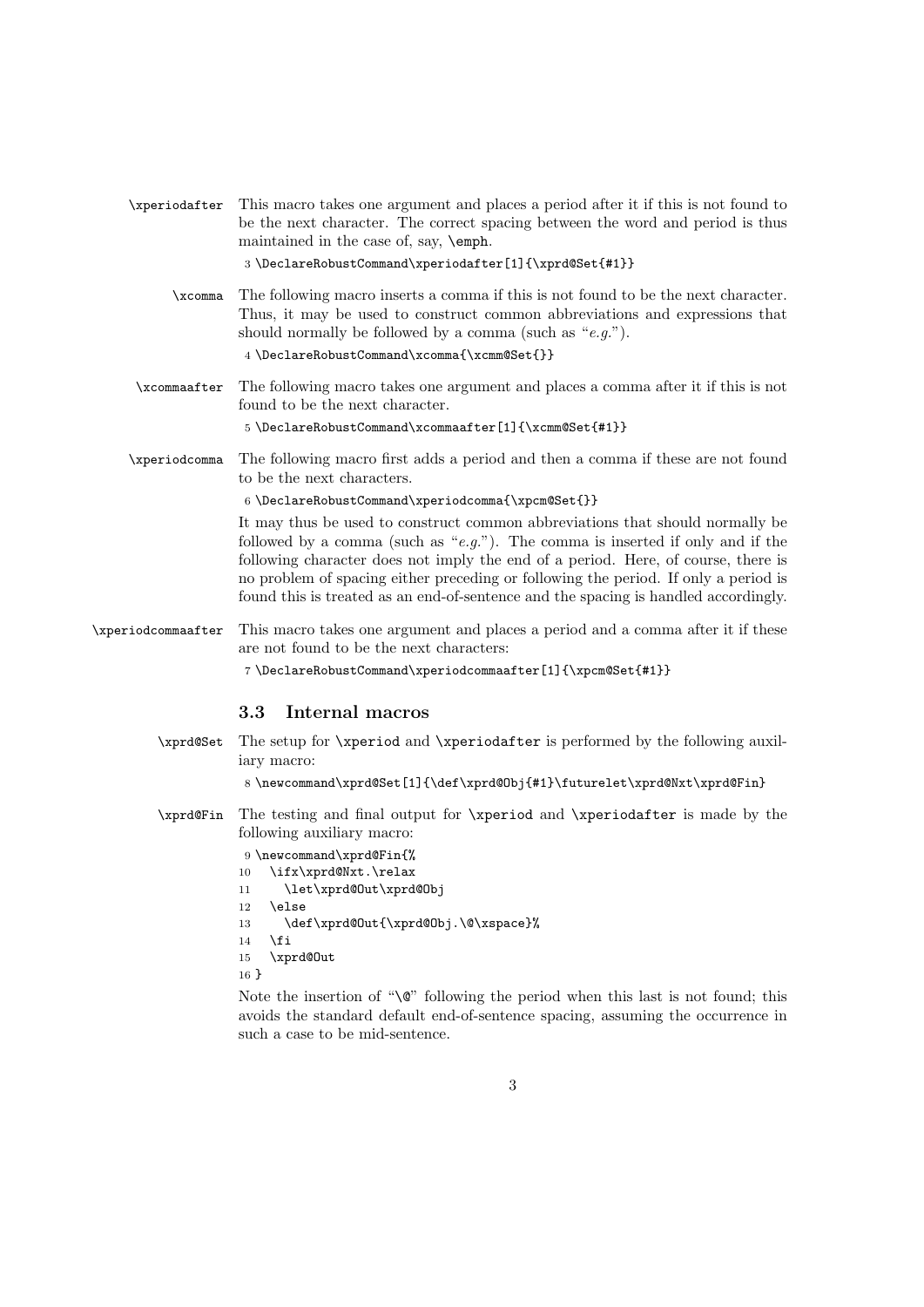```
\xcmm@Set The setup for \xcomma and \xcommaafter is performed by the following auxiliary
           macro:
           17 \newcommand\xcmm@Set[1]{\def\xcmm@Obj{#1}\futurelet\xcmm@Nxt\xcmm@Fin}
\xcmm@Fin The testing and final output for \xcomma and \xcommaafter is made by the fol-
           lowing auxiliary macro (shamelessly copied from an old xspace and hacked):
           18 \newcommand\xcmm@Fin{%
           19 \let\xcmm@Out\xcmm@Obj
           20 \ifx\xcmm@Nxt\bgroup\else
           21 \ifx\xcmm@Nxt\egroup\else
           22 \ifx\xcmm@Nxt\/\else
           23 \ifx\xcmm@Nxt~\else
           24 \ifx\xcmm@Nxt.\else
           25 \ifx\xcmm@Nxt!\else
           26 \ifx\xcmm@Nxt,\else
           27 \ifx\xcmm@Nxt:\else
           28 \ifx\xcmm@Nxt;\else
           29 \ifx\xcmm@Nxt?\else
           30 \ifx\xcmm@Nxt/\else
           31 \ifx\xcmm@Nxt'\else
           32 \ifx\xcmm@Nxt)\else
           33 \ifx\xcmm@Nxt]\else
           34 \ifx\xcmm@Nxt-\else
           35 \def\xcmm@Out{\xcmm@Obj,\xspace}%
           36 \fi\fi\fi\fi\fi\fi\fi\fi\fi\fi\fi\fi\fi\fi\fi
           37 \xcmm@Out
           38 }
           Note that there are fewer options than in the xspace package, for obvious reasons.
\xpcm@Set The setup for \xperiodcomma and \xperiodcommaafter is performed by the fol-
           lowing auxiliary macro:
           39 \newcommand\xpcm@Set[1]{\def\xpcm@Obj{#1}\futurelet\xpcm@Nxt\xpcm@Fin}
\xpcm@Fin The testing and final output for \xperiodcomma and \xperiodcommaafter is made
           by the following auxiliary macro:
           40 \newcommand\xpcm@Fin{%
           41 \ifx\xpcm@Nxt.\relax
           42 \let\xpcm@Out\xpcm@Obj
           43 \else
           44 \def\xpcm@Out{\xpcm@Obj.\xcomma}%
           45 \fi
           46 \xpcm@Out
           47 }
```
The choice made is that if only a following period is found, then it is treated as an end-of-sentence and the trailing space is handled accordingly.